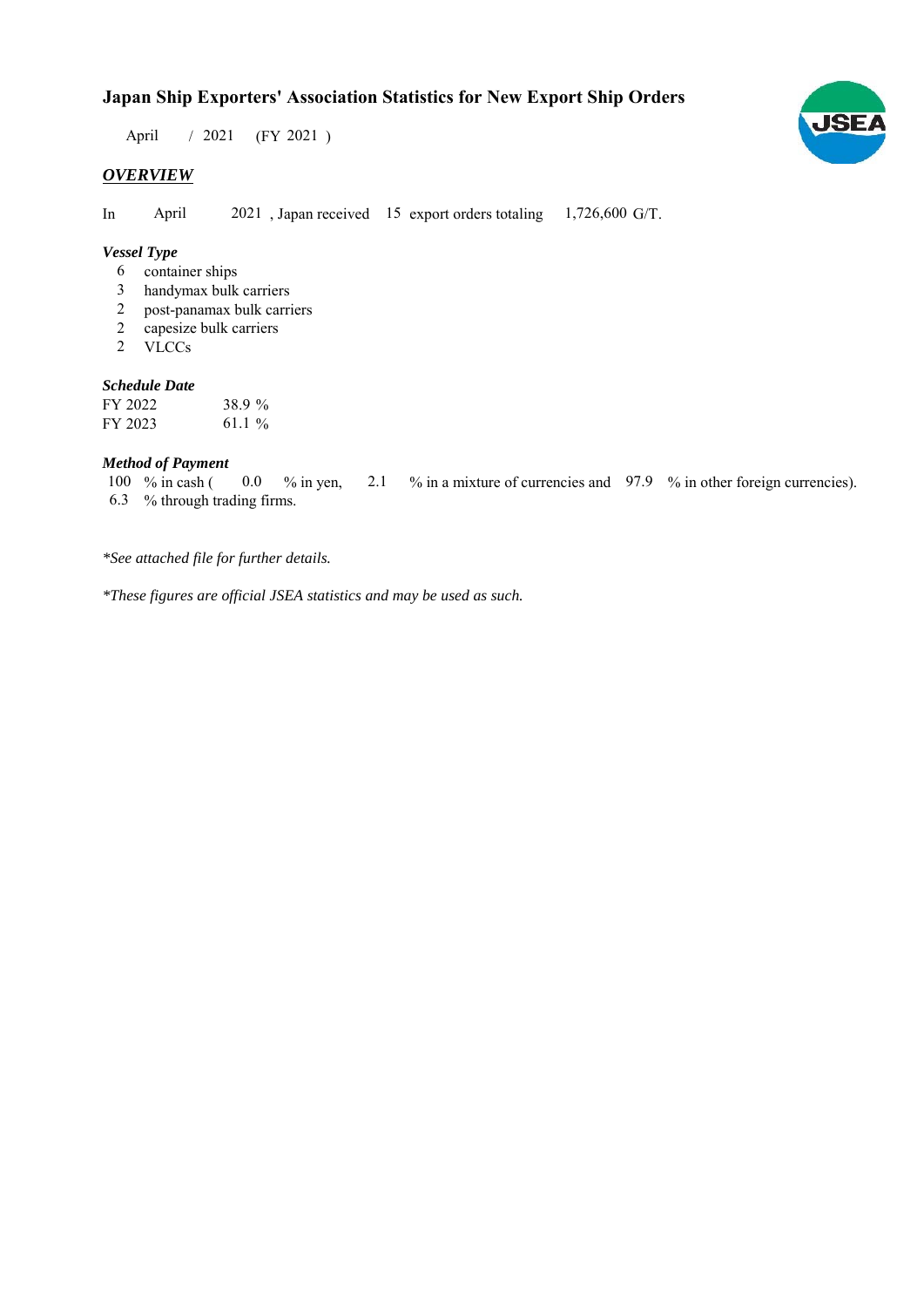# New Export Orders Placed in April 2021 (FY 2021) Based on Fiscal Year

JSEA (May 2021)

| Description           | Apr 20 to Mar 21 |           | Apr 20 to Dec $20$ |           | January 2021    |          | February 2021 |         | March 2021 |           | April 2021 |           | April 2021 |           | Jan 21 to Apr 21 |           |
|-----------------------|------------------|-----------|--------------------|-----------|-----------------|----------|---------------|---------|------------|-----------|------------|-----------|------------|-----------|------------------|-----------|
|                       | No.              | G/T       | No.                | G/T       | No.             | G/T      | No.           | G/T     | No.        | G/T       | No.        | G/T       | No.        | G/T       | No.              | G/T       |
| General Cargos        | 52               | 2,765,090 | 25                 | 1,492,600 | 18              | 697,950  |               | 289,040 |            | 285,500   |            | 1,000,600 |            | 1,000,600 |                  | 2,273,090 |
| <b>Bulk Carriers</b>  | 95               | 4,469,700 | 55                 | 2,619,200 | 12              | 480,200  |               | 378,200 | 19         | 992.100   |            | 408,300   |            | 408,300   |                  | 2,258,800 |
| Tankers               | 29               | .711,500  | 18 <sup>1</sup>    | 1,146,600 |                 | 30,500   |               | 304,200 |            | 230,200   |            | 317,700   |            | 317,700   |                  | 882,600   |
| Combined Carriers     |                  |           |                    |           |                 |          |               |         |            |           |            |           |            |           |                  | $\Omega$  |
| Others                |                  | 1,030     |                    | 1,030     |                 |          |               |         |            |           |            |           |            |           |                  |           |
| Total                 | 177              | 8,947,320 | 99                 | 5,259,430 | 31 <sub>1</sub> | ,208,650 | 19.           | 971,440 | 28         | 1,507,800 | 15         | 1,726,600 |            | 1,726,600 | 93               | 5,414,490 |
| FY 2021 / FY 2020 (%) |                  | $*105.8$  |                    | 82.4      |                 | 162.2    |               | 146.1   |            | 227.4     |            | 779.3     |            | 779.3     |                  | ** 236.0  |
| In CGT                |                  | 4,056,700 |                    | 2,356,753 |                 | 603,558  |               | 445,358 |            | 651,031   |            | 631,677   |            | 631,677   |                  | 2,331,624 |

*Figures for shipbuilding orders of 500 G/T and over for export as steel vessels placed with JSEA members are covered.*

\*FY 2020/FY2019

\*\*Calendar Year 2021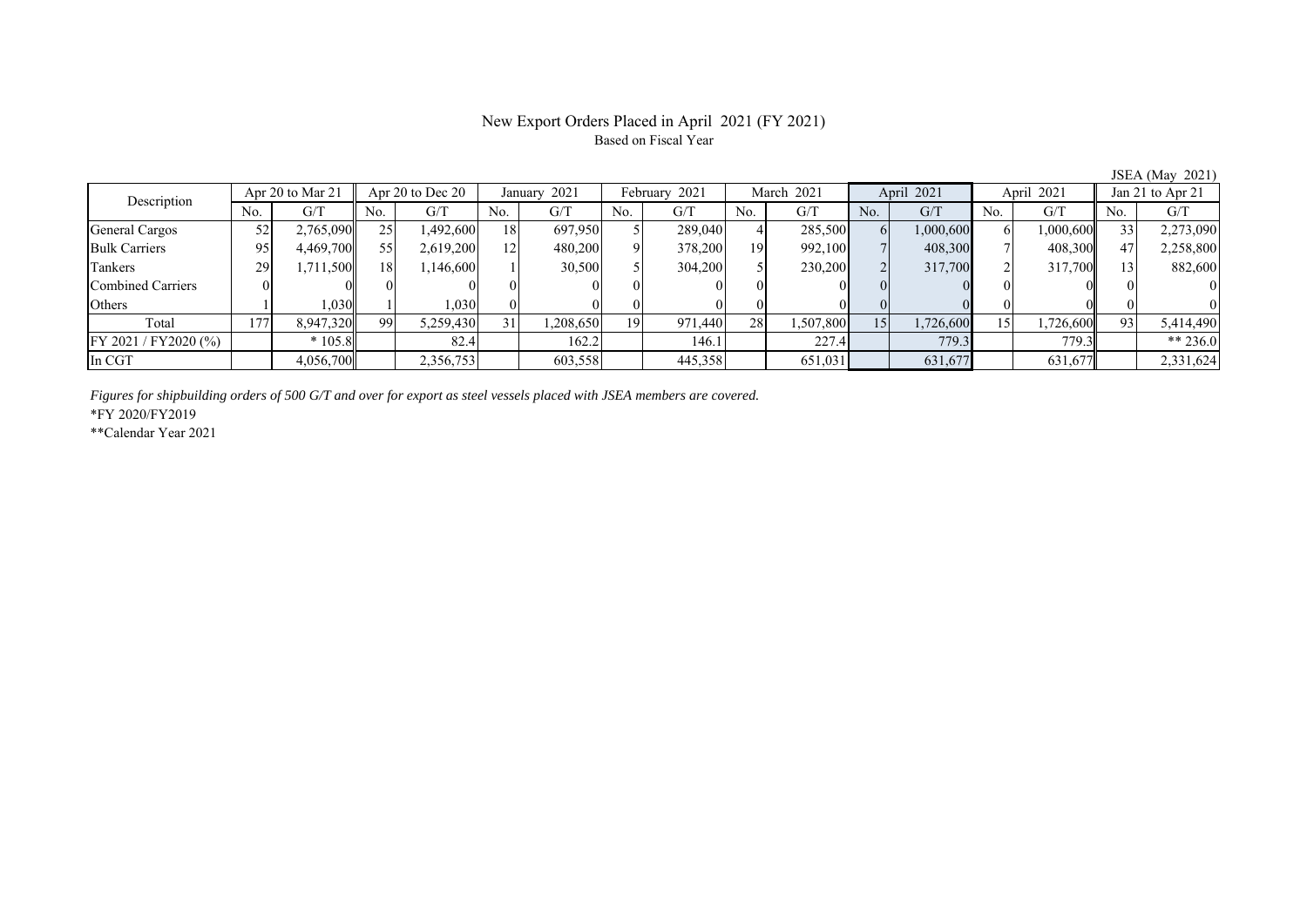# Export Ships Delivered in April 2021 (FY 2021) Based on Fiscal Year

JSEA (May 2021)

| Description           | Apr 20 to Mar 21 |            | Apr 20 to Dec 20 |           | January 2021    |           | February 2021 |          | March 2021 |           | April 2021   |         | April 2021     |         | Jan 21 to Apr 21 |           |
|-----------------------|------------------|------------|------------------|-----------|-----------------|-----------|---------------|----------|------------|-----------|--------------|---------|----------------|---------|------------------|-----------|
|                       | No.              | G/T        | No.              | G/T       | No.             | G/T       | No.           | G/T      | No.        | G/T       | No.          | G/T     | N <sub>0</sub> | G/T     | No.              | G/T       |
| General Cargos        | <u>، ،</u>       | 000,548    | 10               | 286,363   |                 | 216,191   |               | 161,974  |            | 336,020   |              | 9,943   |                | 9,943   | 18               | 724,128   |
| <b>Bulk Carriers</b>  | 175              | 7,458,729  | 131              | 5,717,449 | 16              | 686,682   |               | 323,306  | 19         | 731,292   | $\mathbf{Q}$ | 307,743 |                | 307,743 | 53               | 2,049,023 |
| Tankers               |                  | 1,702,736  | 24 <sub>1</sub>  | 1,050,869 |                 | 113,967   |               | 189,892  |            | 348,008   |              | 82,602  |                | 82,602  | 10               | 734,469   |
| Combined Carriers     |                  |            |                  |           |                 |           |               |          |            |           |              |         |                |         |                  |           |
| Others                |                  |            |                  |           |                 |           |               | $\Omega$ |            |           |              |         |                |         |                  |           |
| Total                 | 235              | 10,162,013 | 165              | 7,054,681 | 25 <sup>1</sup> | 1,016,840 |               | 675,172  | 30         | 1,415,320 | 11           | 400,288 | 11             | 400,288 | 81               | 3,507,620 |
| FY 2021 / FY 2020 (%) |                  | $*68.9$    |                  | 66.7      |                 | 57.1      |               | 51.7     |            | 129.5     |              | 34.5    |                | 34.5    |                  | $** 65.7$ |
| In CGT                |                  | 4,648,304  |                  | 3,213,902 |                 | 493,056   |               | 308,761  |            | 632,585   |              | 187,806 |                | 187,806 |                  | 1,622,208 |

*Deliveries of new shipbuilding orders of 500 G/T and over for export as steel vessels placed with JSEA members are covered.*

\*FY 2020/FY2019

\*\*Calendar Year 2021